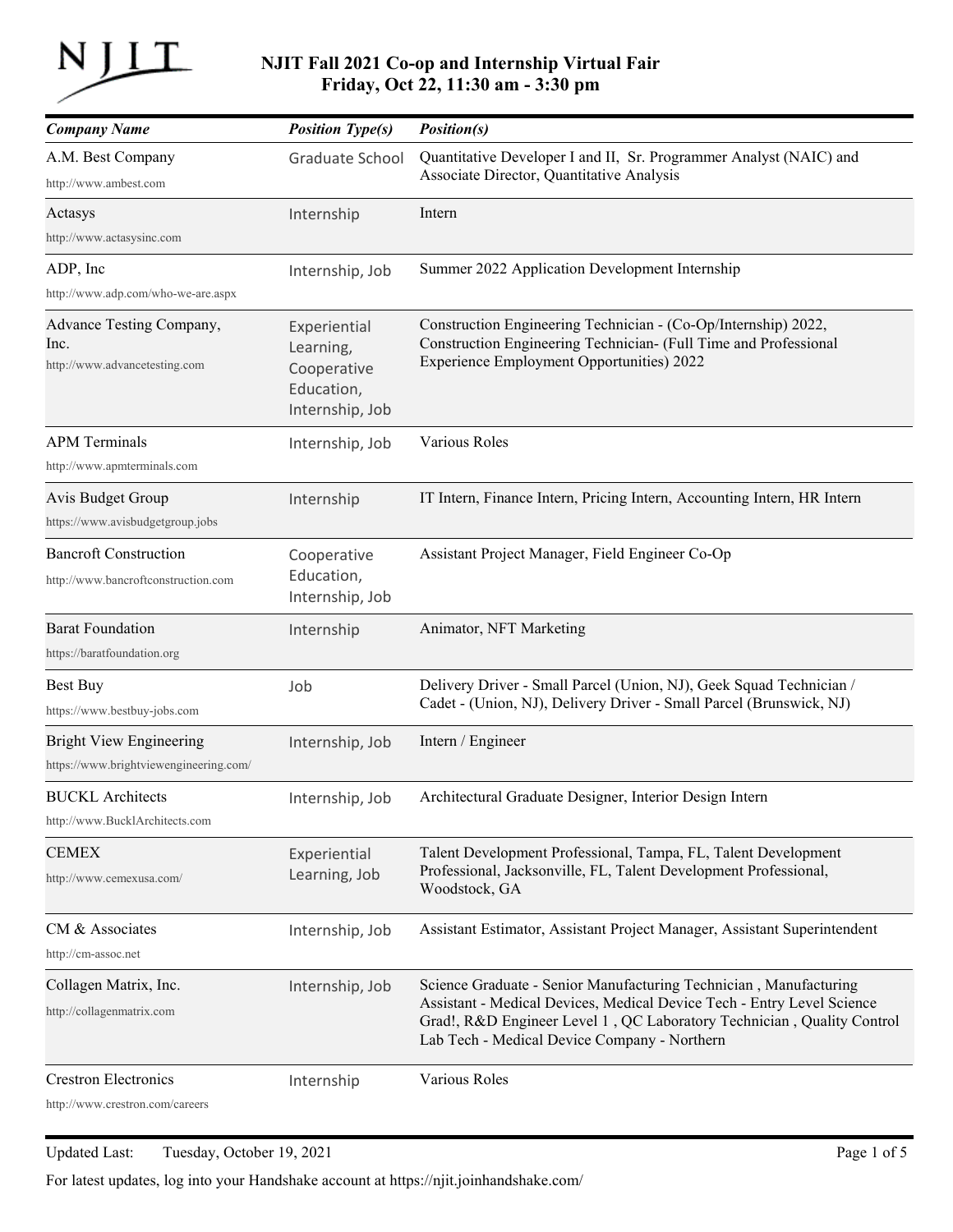| <b>Company Name</b>                                              | <b>Position Type(s)</b>                                     | <i>Position(s)</i>                                                                                                                                                                                                                                                       |
|------------------------------------------------------------------|-------------------------------------------------------------|--------------------------------------------------------------------------------------------------------------------------------------------------------------------------------------------------------------------------------------------------------------------------|
| DataMotion                                                       | Internship, Job                                             | Various Roles                                                                                                                                                                                                                                                            |
| https://www.datamotion.com                                       |                                                             |                                                                                                                                                                                                                                                                          |
| Dearborn Holding Company<br><b>LLC</b><br>http://dearbornllc.com | Internship, Job                                             | DMW&H - Applications Engineer Intern, DMW&H - Administrative<br>Coordinator, DMW&H - AutoCAD Drafter, DMW&H - Controls Engineer<br>DMW&H - Customer Software Support Engineer, DMW&H - Field<br>Service Technician, DMW&H - Junior Project Manager, DMW&H - Proj         |
| Dell Painting Corp.<br>http://www.dellpainting.com               | Internship, Job                                             | Project Manager, Estimator, Accountant                                                                                                                                                                                                                                   |
| Dvora Life<br>https://dvoralife.com/                             | Internship, Job                                             | Senior Backend Engineer (Ruby on Rails)                                                                                                                                                                                                                                  |
| Eli Lilly and Company<br>https://www.lilly.com/                  | Internship, Job                                             | Intern, Multiple Titles                                                                                                                                                                                                                                                  |
| Equus Strategy, LLC<br>https://www.equusstrategy.com/            | Cooperative<br>Education,<br>Internship, Job                | Business Development Representative - Intern                                                                                                                                                                                                                             |
| FieldWorker.AI<br>https://www.fieldworker.ai                     | Cooperative<br>Education,<br>Internship, Job                | Full Stack Developer                                                                                                                                                                                                                                                     |
| Foley<br>Incorporated/Caterpillar<br>Dealership                  | Job                                                         | Project Manager, Quoters                                                                                                                                                                                                                                                 |
| http://www.foleyinc.com<br><b>GAF</b>                            |                                                             |                                                                                                                                                                                                                                                                          |
| http://www.gaf.com/                                              | Cooperative<br>Education,<br>Internship                     | Engineering Co-Op Spring 2022                                                                                                                                                                                                                                            |
| Getinge<br>http://www.getinge.com/                               | Graduate School,<br>Cooperative<br>Education,<br>Internship | Various Roles                                                                                                                                                                                                                                                            |
| GPI/Greenman-Pedersen, Inc.<br>http://www.gpinet.com             | Cooperative<br>Education,<br>Internship                     | Entry Level - Civil/Highway Engineer Position; Civil/Highway Engineering<br>Internship; Entry Level - Traffic Engineer Position; Traffic Engineering<br>Internship; Entry Level - Bridge Design/Inspection Position; Bridge<br>Design/Inspection Internship; Entry Level |
| InfoGravity LLC<br>http://www.infogravity-us.com                 | Experiential<br>Learning,<br>Internship, Job                | Java Developer                                                                                                                                                                                                                                                           |
| <b>INROADS</b><br>http://www.inroads.org/                        | Internship                                                  | Leadership Development and PAID Summer Internships                                                                                                                                                                                                                       |
| ISO New England, Inc.<br>http://www.iso-ne.com                   | Internship                                                  | Intern - Analyzing the Adequacy Function in Power System Planning,<br>Intern - Human Performance Improvement Platform, Intern - Data Analytics,<br>Intern - Innovation and Automation Engineer, Intern - Internal Market<br>Monitoring, Intern - Market Support Engineer |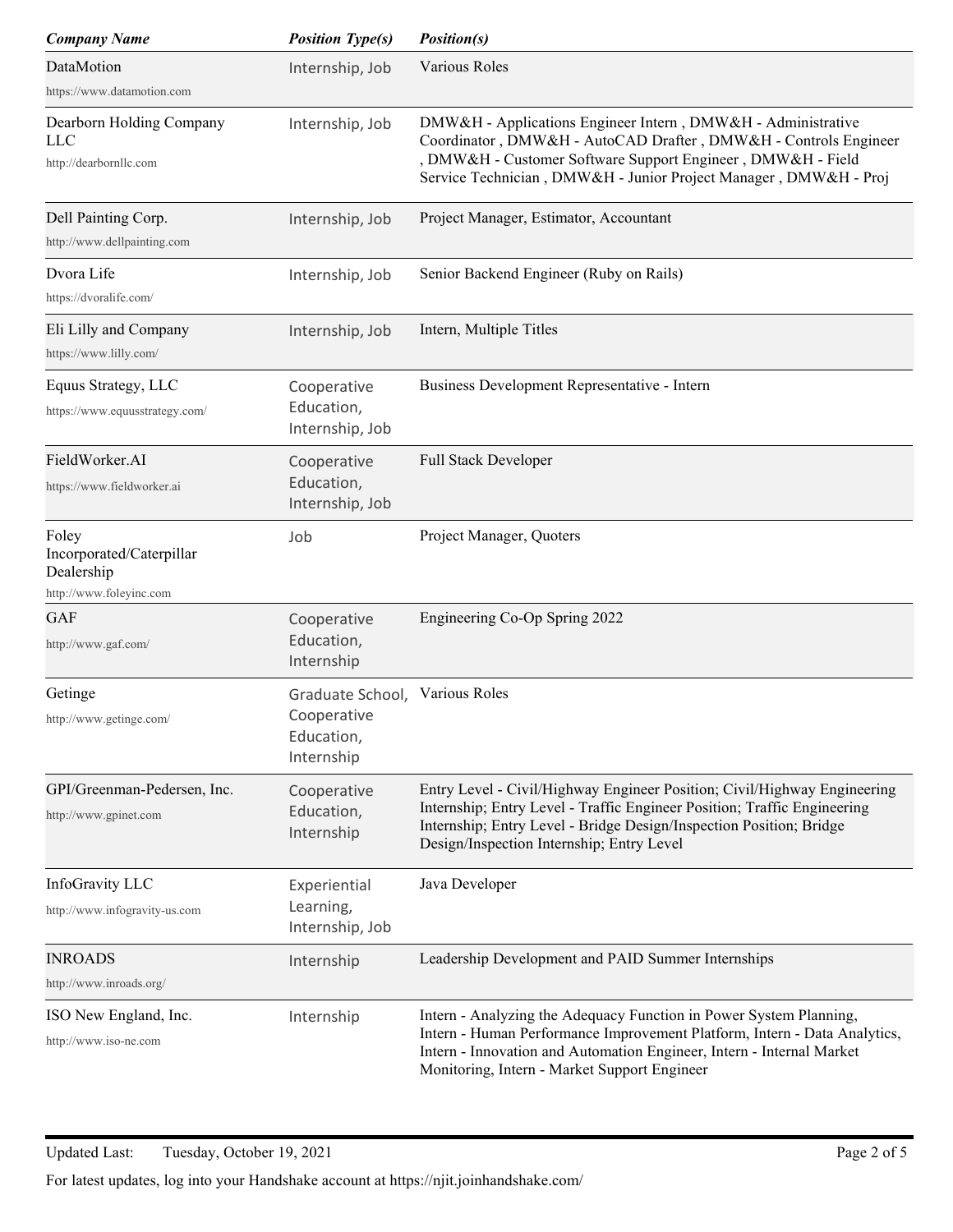| <b>Company Name</b>                                                              | <b>Position Type(s)</b>                      | <i>Position(s)</i>                                                                                                                                                                                                                                                       |
|----------------------------------------------------------------------------------|----------------------------------------------|--------------------------------------------------------------------------------------------------------------------------------------------------------------------------------------------------------------------------------------------------------------------------|
| Jaros, Baum & Bolles                                                             | Internship, Job                              | 2022 Summer Internship Program, Engineer                                                                                                                                                                                                                                 |
| http://www.jbb.com/                                                              |                                              |                                                                                                                                                                                                                                                                          |
| Langan Engineering and<br><b>Environmental Services</b><br>http://www.langan.com | Cooperative<br>Education,<br>Internship, Job | Geotechnical Engineers and Interns or Co-ops, Environmental Engineers,<br>Scientists, Geologists and Interns or Co-ops, Site/Civil Engineers and Interns<br>or Co-ops, Traffic Engineers and Interns or Co-ops, GIS Analysts and<br>Interns or Co-ops, Landscape Archite |
| L'Oreal<br>https://www.loreal.com/en/                                            | Internship                                   | 2022 L'Oreal USA Sales Summer Internship - Undergraduate, 2022 L'Oreal<br>USA Finance Summer Internship - Undergraduate, 2022 L'Oreal USA IT<br>Summer Internship - Undergraduate (Information Technology), 2022 L'Oreal<br>USA Operations Summer Internship             |
| Lutron Electronics Company,<br>lnc.<br>http://careers.lutron.com                 | Cooperative<br>Education,<br>Internship      | Summer Intern/Co-Op 2022 - Electrical Engineering - Austin, TX, Summer<br>Intern/Co-Op 2022 - Electrical Engineering - Boston, MA, Summer<br>Intern/Co-Op 2022 - Electrical Engineering - Boynton Beach, FL, Summer<br>Intern/Co-Op 2022 - Electrical Engineering - Lehi |
| M&T Bank<br>https://www.mtb.com/about-mt                                         |                                              | Technology Development Program, M&T Bank - Technology Internship<br>Program                                                                                                                                                                                              |
| Marotta Controls, Inc.<br>http://www.marotta.com/                                | Internship, Job                              | Electrical Engineer (Electronics Group), Production Engineer Space Group,<br>Supply Chain Analyst, Engineer (Mechanical)                                                                                                                                                 |
| Maschmeyer Concrete<br>Company of Florida<br>http://www.maschmeyer.com           | Internship, Job                              | Management Development                                                                                                                                                                                                                                                   |
| Milcots<br>https://www.milcots.com/                                              | Internship, Job                              | Electrical Engineer & Mechanical Engineer                                                                                                                                                                                                                                |
| Murphy General Contractors<br>https://www.murphygeneralcontractors.com/          | Internship                                   | Internship (Paid)-Office Assistant                                                                                                                                                                                                                                       |
| National Energy Partners<br>(NEP)<br>http://www.nepsolar.com                     | Internship, Job                              | Market Research Intern                                                                                                                                                                                                                                                   |
| NJ Transit<br>http://www.njtransit.com                                           | Internship                                   | 2022 Summer Interns, Various Internships                                                                                                                                                                                                                                 |
| Nutanix<br>http://www.nutanix.com                                                | Internship                                   | Software Engineer Internship - Summer 2022, Early Career Sales<br>Development Representative (SDR), Systems Reliability Engineer - 2022<br>Summer Internship                                                                                                             |
| <b>OHLA USA</b><br>http://www.ohlna.com                                          | Internship                                   | Various Roles                                                                                                                                                                                                                                                            |
| PRO-TEK CONSULTING<br>http://www.pro-tekconsulting.com                           | Job                                          | Graduate School, Front End Developer, Data Engineer                                                                                                                                                                                                                      |
| <b>RTOM</b> Corporation<br>http://rtom.com                                       | Internship                                   | Mechanical Engineer Intern                                                                                                                                                                                                                                               |
| Safari Solutions<br>http://www.cafari-solutions.com                              | Internship, Job                              | Junior Network Engineer                                                                                                                                                                                                                                                  |

afari-solutions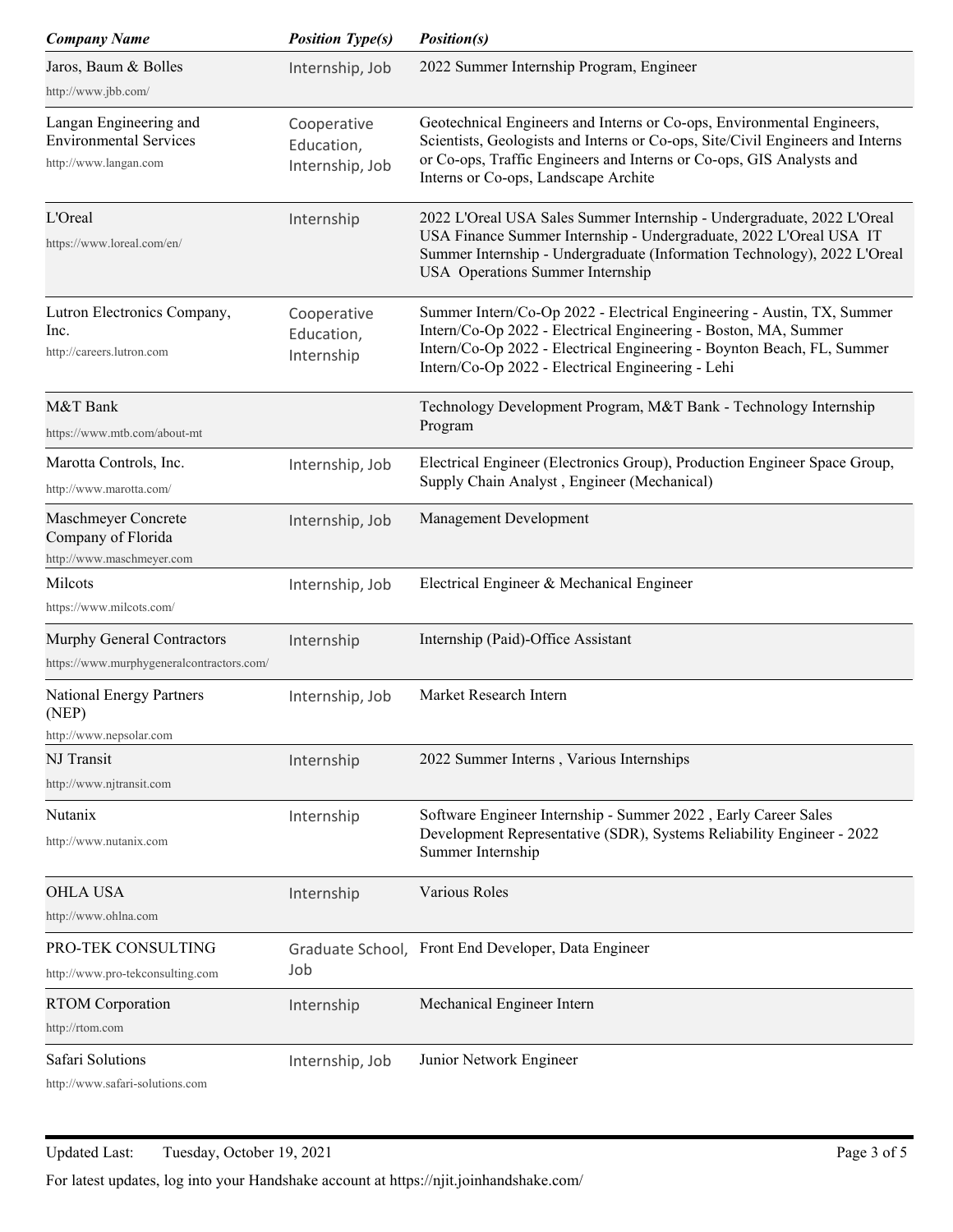| <b>Company Name</b>                                                                                                          | <b>Position Type(s)</b>                      | <i>Position(s)</i>                                                                                                                                                                                                   |
|------------------------------------------------------------------------------------------------------------------------------|----------------------------------------------|----------------------------------------------------------------------------------------------------------------------------------------------------------------------------------------------------------------------|
| Schimenti Construction<br>Company<br>http://www.schimenti.com                                                                | Internship, Job                              | Internship - Summer 2022, Estimating Coordinator                                                                                                                                                                     |
| <b>SESI</b> Consulting Engineers                                                                                             | Cooperative                                  | Engineering Intern, Assistant Project Engineer, Assistant Project Manager,<br>Construction Inspector, Project Engineer, Project Manager, Senior Project<br>Engineer, Staff Engineer, Marketing Assistant (Part-Time) |
| http://www.sesi.org                                                                                                          | Education,<br>Internship, Job                |                                                                                                                                                                                                                      |
| Stonefield Engineering and<br>Design<br>http://www.stonefieldeng.com                                                         | Cooperative<br>Education,<br>Internship, Job | Engineering Student Intern, Engineering Student Intern, Project Engineer,<br>Project Engineer                                                                                                                        |
| SUEZ Water Technologies &<br>Solutions<br>https://www.suezwatertechnologies.com/about-<br>us/careers-suez-water-technologies | Cooperative<br>Education, Job                | GIS Co-Op/Intern - Fall 2021                                                                                                                                                                                         |
| Surgent<br>https://www.surgentcpareview.com                                                                                  | Experiential<br>Learning,<br>Internship, Job | Student Ambassador, Internship - Digital Marketing, Customer Care<br>Associate                                                                                                                                       |
| T.M.Rybak & Associates<br>https://tmrassociates.com/                                                                         | Internship, Job                              | Intern                                                                                                                                                                                                               |
| The Port Authority of NY &<br>NJ<br>http://www.panynj.gov                                                                    | Internship, Job                              | 2022 Engineering & Architecture Associates Program; 2022 Summer<br>Internship Program                                                                                                                                |
| T-Mobile USA, Inc.<br>http://www.tmobile.careers                                                                             | Internship                                   | 2022 Summer Internships                                                                                                                                                                                              |
| <b>Transit Wireless</b><br>http://www.transitwireless.com/                                                                   | Internship                                   | Engineering Intern; Data Science Intern                                                                                                                                                                              |
| Twitter<br>https://careers.twitter.com/en/university.html                                                                    | Internship                                   | Summer 2022 Internship                                                                                                                                                                                               |
| Uncommon Schools<br>http://www.uncommonschools.org/                                                                          | Fellowship,<br>Internship                    | Summer Teaching Fellow 2022                                                                                                                                                                                          |
| United Parcel Service (UPS)<br>https://www.jobs-ups.com/                                                                     | Internship                                   | IT Internships, Global Business Services Internships                                                                                                                                                                 |
| Visual Lease<br>http://www.visuallease.com                                                                                   | Cooperative<br>Education,<br>Internship, Job | Software Engineer I, Data Integrity Specialist, Cloud Engineer II                                                                                                                                                    |
| Whippany Actuation Systems<br>http://www.whipactsys.com                                                                      | Internship                                   | Summer 2022 Internships: Engineering Interns (Electrical, Mechanical,<br>Manufacturing, Test), IT Intern, Sales/Marketing Intern                                                                                     |
| Whiting-Turner Contracting<br>Company<br>http://www.whiting-turner.com                                                       | Cooperative<br>Education,<br>Internship, Job | Various Roles                                                                                                                                                                                                        |
| <b>Wohlsen Construction</b><br>http://www.wohlsenconstruction.com                                                            | Internship, Job                              | Project Engineer Intern, Field Engineer Intern, Estimating Intern                                                                                                                                                    |